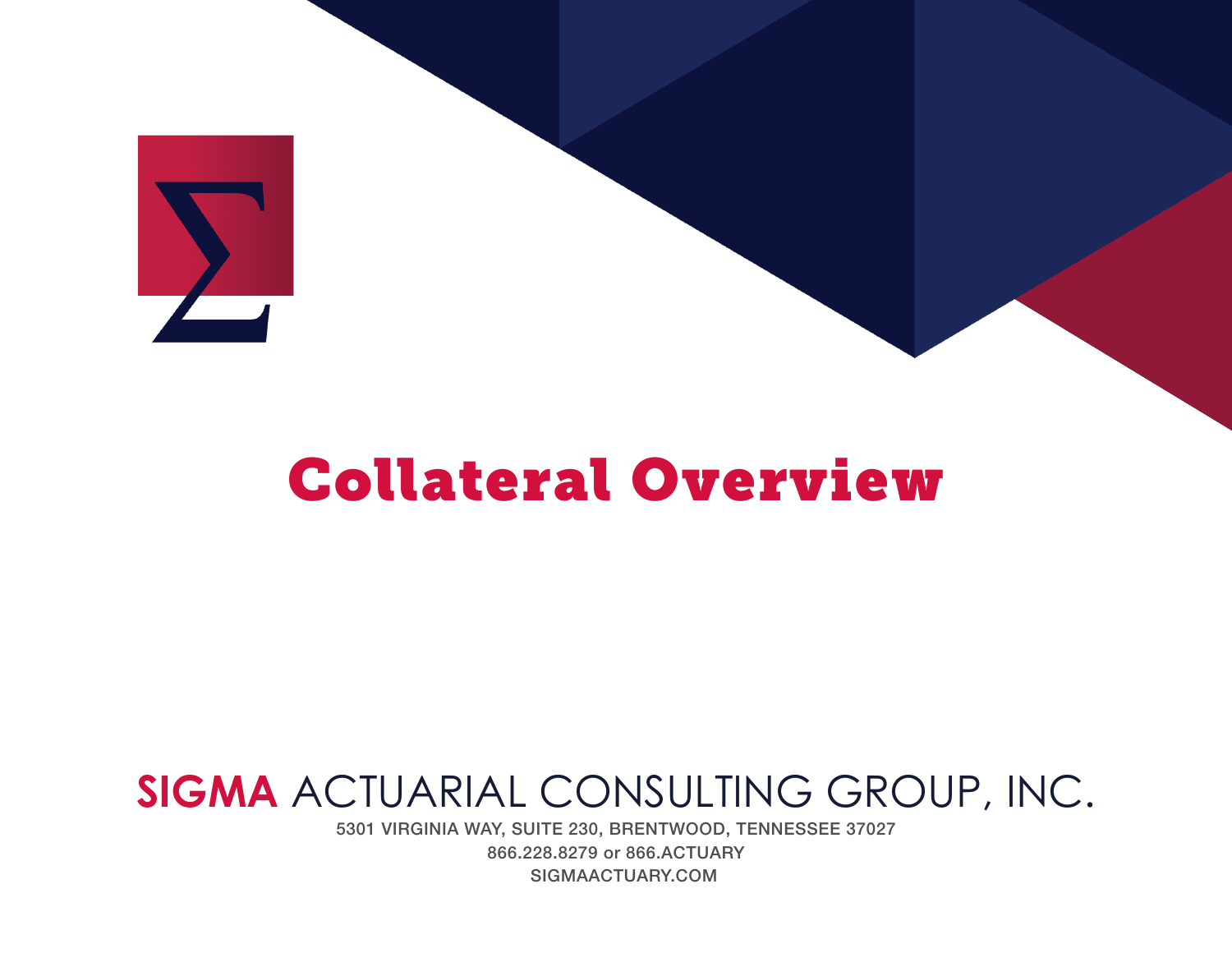## Why is Collateral Posted?

Collateral is posted to secure the liabilities associated with large deductible or self-insured programs. Many states require collateral or security for self-insureds, and the process for determining that amount is typically well defined. Insurance companies that require collateral for large deductible programs may not have a clearly defined formula or process for their requirements. Getting involved at the inception of a deductible policy and making sure the collateral mechanism is understood and negotiated is critical. As the insured renews and continues with the plan, there should be a continued effort to minimize collateral requirements through good analysis and information flow.

### Actuarial Analyses for Collateral Negotiations:

An independent actuary can provide the necessary analytics to verify whether or not collateral requirements are excessive and help negotiate lower levels with an insurance company or regulator, when appropriate. The following analyses are helpful in this process: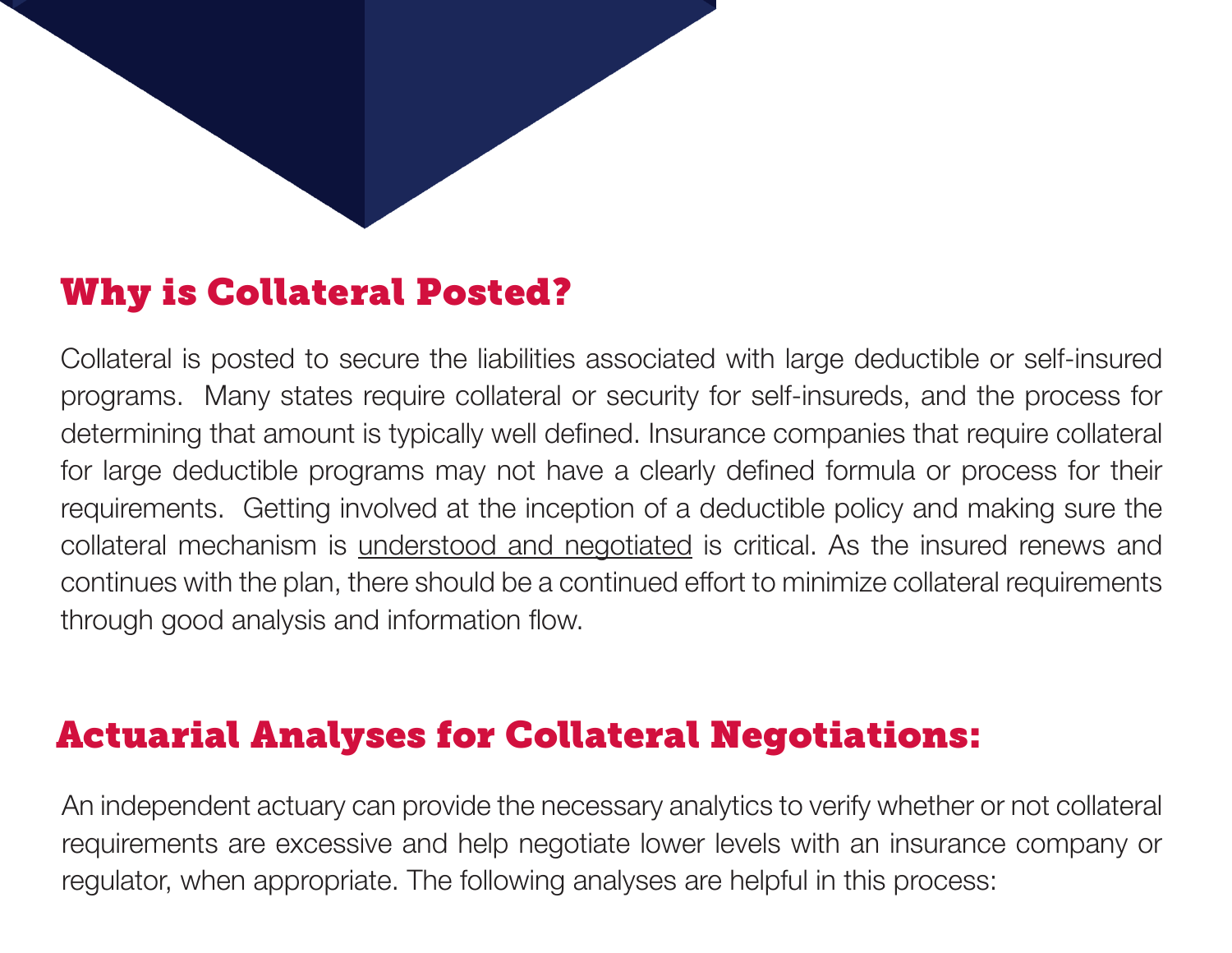- **Loss Projection Analysis**
- Reserve Analysis
- Confidence Level Analysis
- Cash Flow Analysis

## Actuarial Data Required for a Collateral Analysis:

- Loss runs for all years with retained losses
- Exposure information (historical and projected)
- Retention matrix or summary by year
- Recently audited financials
- Collateral plan parameters (if available)
- Qualitative information affecting losses

SIGMA Actuarial Consulting Group, Inc.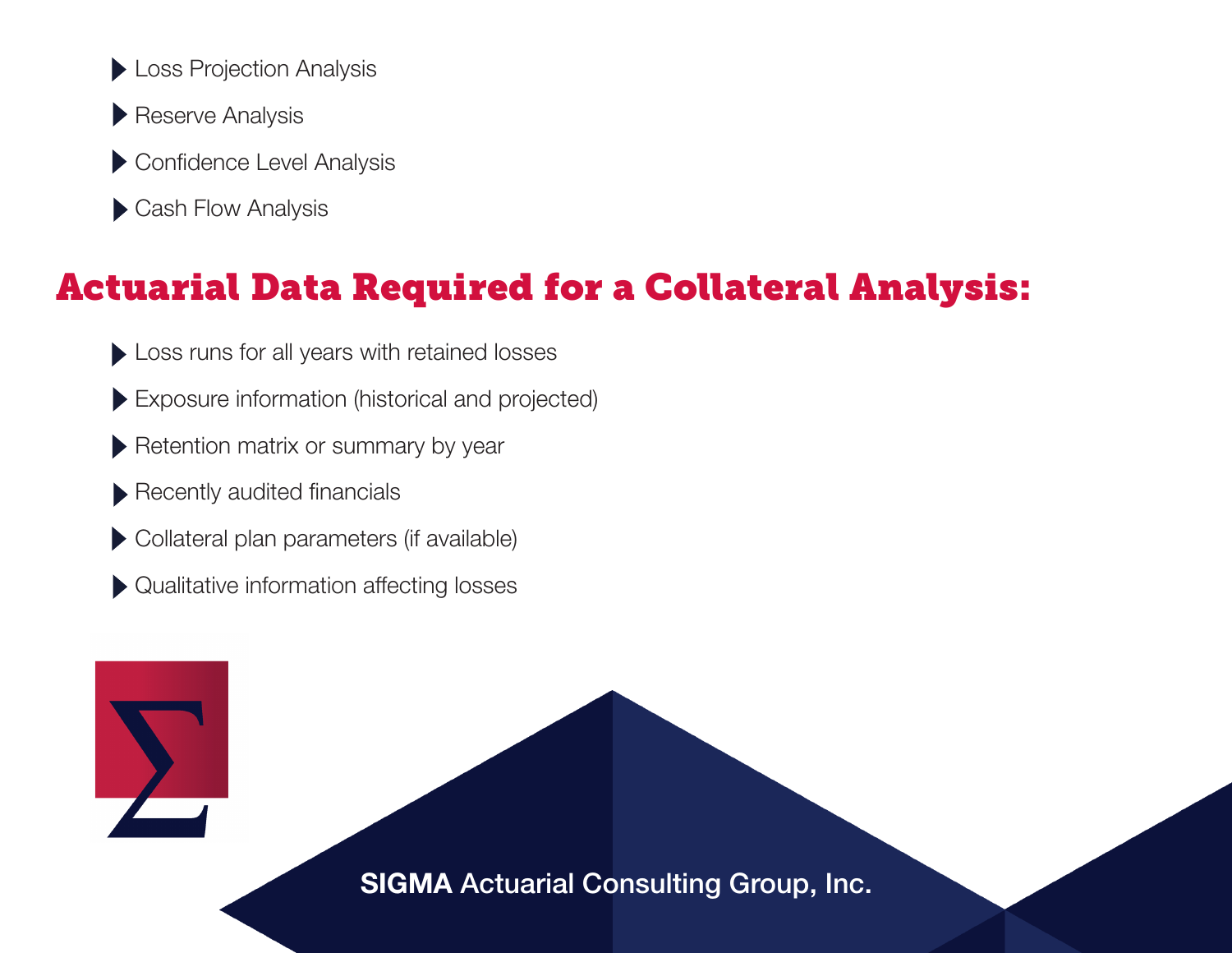### Sample Collateral Formula

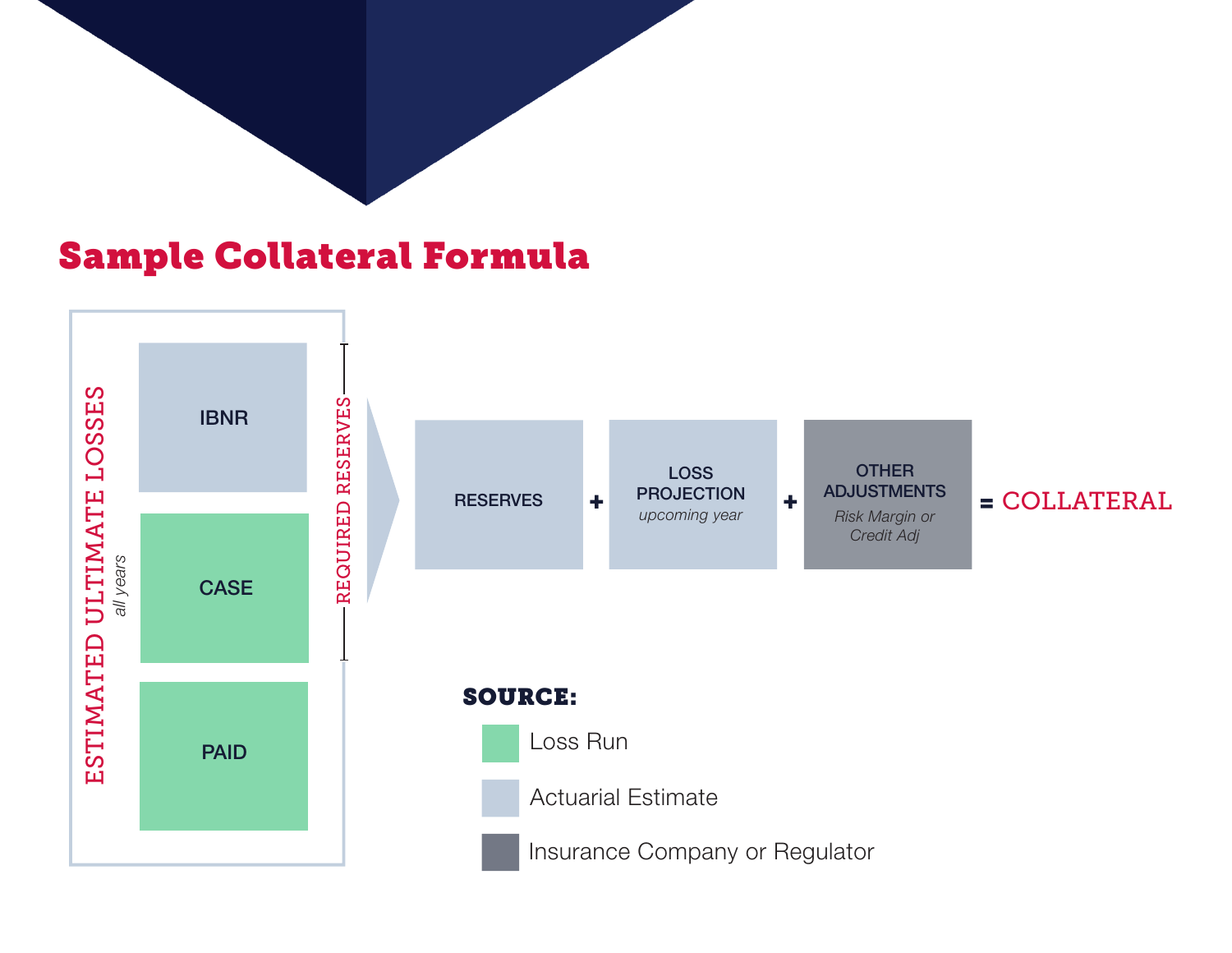A typical insurance company's process for computing collateral requirements follows these steps:



#### Additional collateral considerations:

SIGMA has been successful in negotiating adjustments to this formula to account for losses paid in the first year.

Some parameters related to the formula may be established contractually.

Insurance companies offer varying degrees of transparency related to collateral calculations and workpapers.

SIGMA Actuarial Consulting Group, Inc.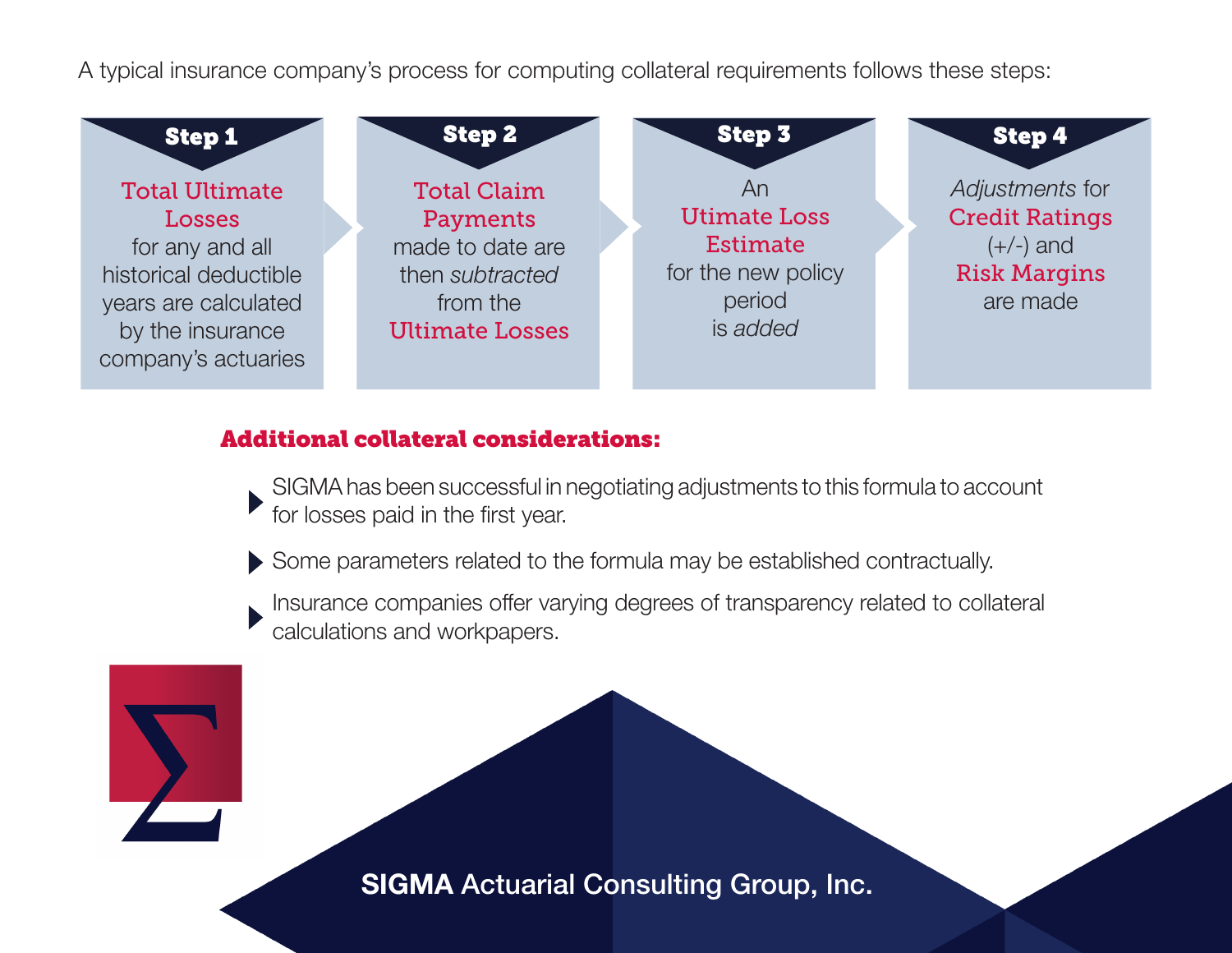## SIGMA's Collateral Survey

Periodically SIGMA Actuarial Consulting Group invites a group of insurance brokers, risk management consultants, and risk management staff of self-funded concerns to participate in a survey regarding collateral. SIGMA first conducted this survey in 2009 because of the preceding financial crisis. The results of each historical survey can be found by accessing our complimentary education portal at SIGMAactuary.com/education



The **GOAL** of the surveys was to assess, on a national basis, trends in collateral negotiations, exposures, reviews, arbitration, litigation, and other factors that SIGMA actuaries have been seeing with our own clients.

#### Collateral issues vary significantly

based on the line of coverage, the number of years collateral has been posted, the type of industry, and most importantly, the carrier. It is important to recognize that

these surveys do not constitute in-depth statistical research. However, we believe the results provide valuable information on collateral trends.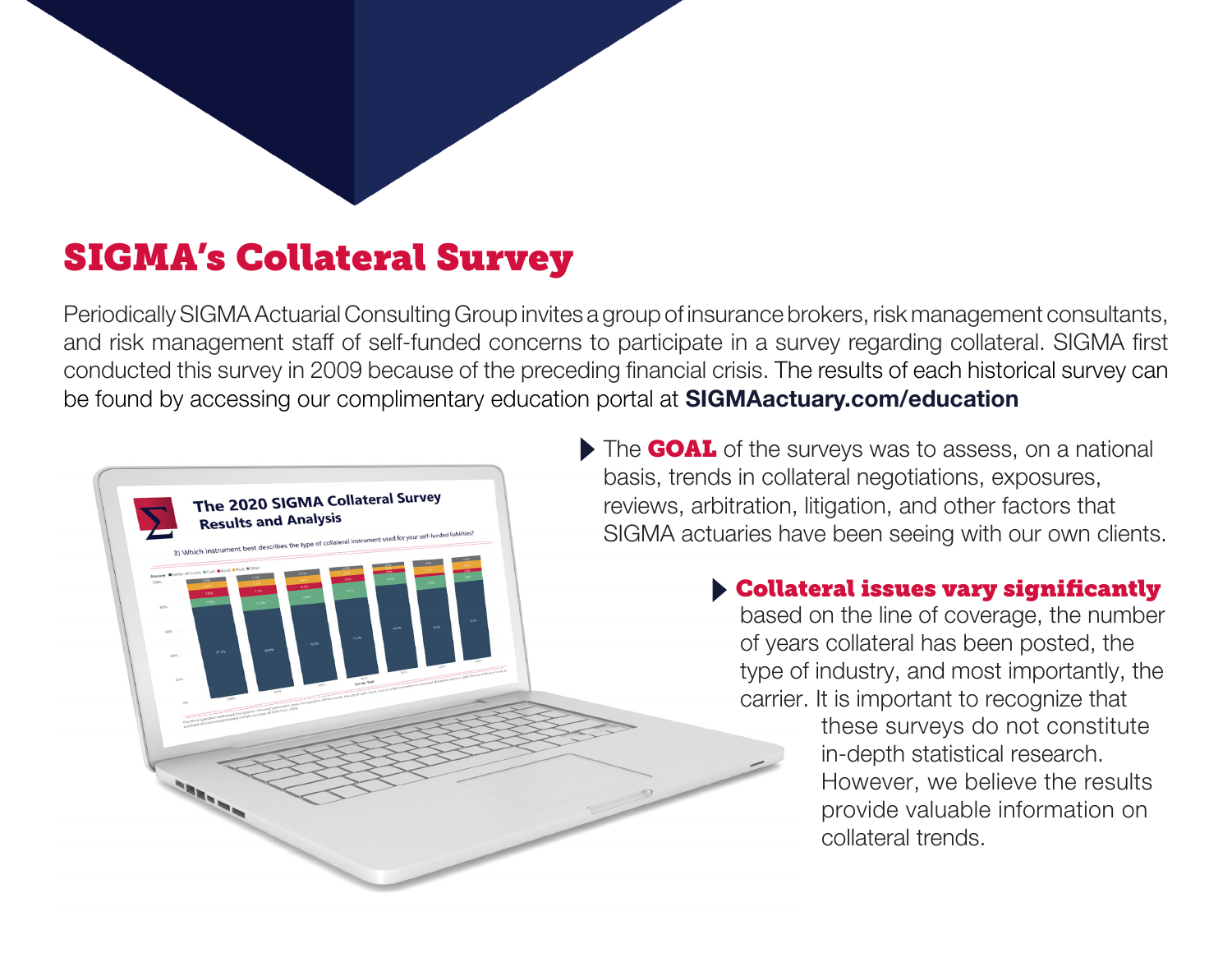## Common Collateral Issues:

Collateral grows beyond expectations because of risk type (e.g, long tailed coverage)

- Collateral grows beyond expectations because of company growth in exposures
- **Lack of clarity on when and how collateral will be calculated and required to be posted**
- Excessive collateral being held or not reviewed for a run-off program
- Lack of agreement on loss development factors used in calculating estimated ultimate losses



SIGMA Actuarial Consulting Group, Inc. SIGMA Actuarial Consulting Group, Inc.